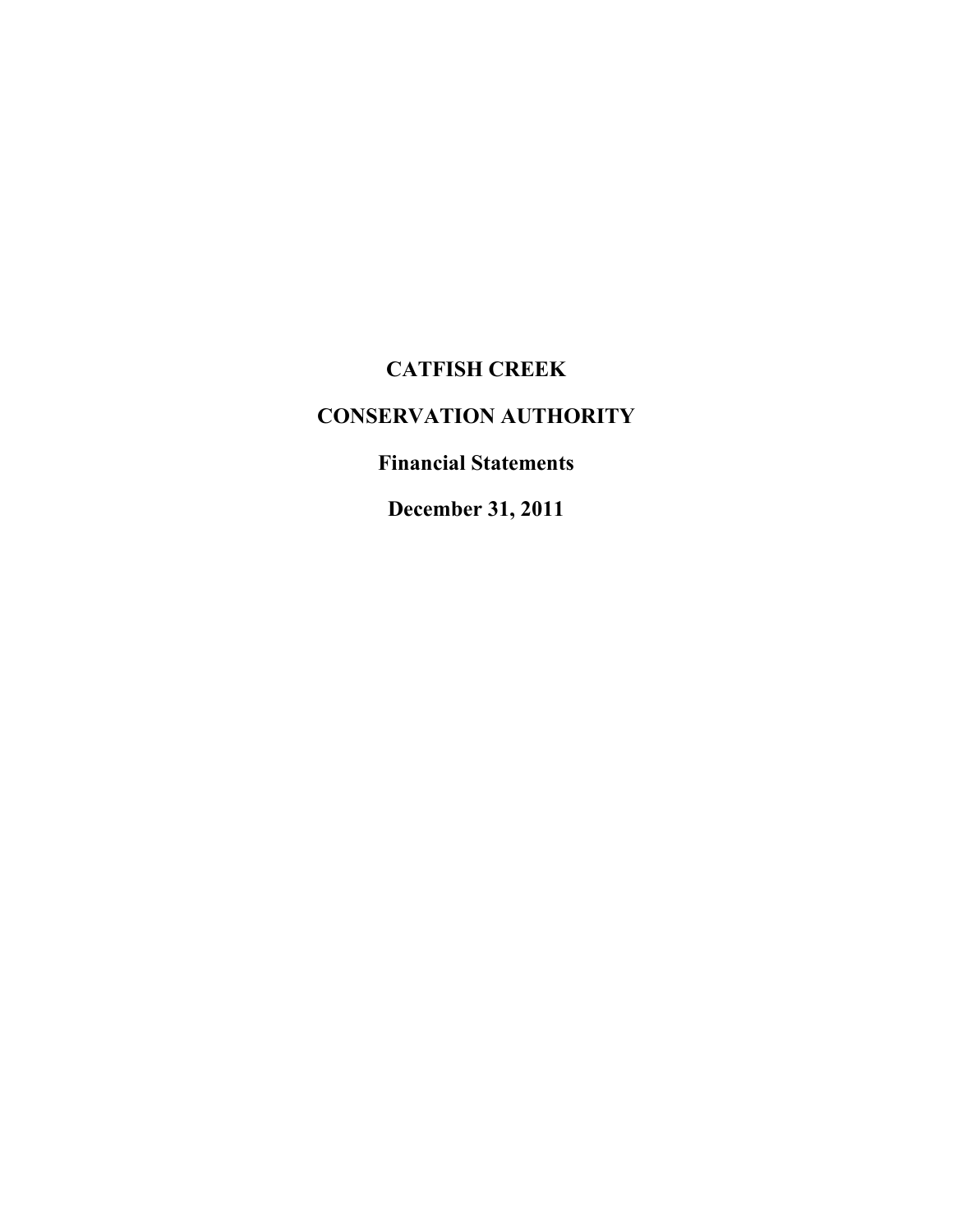## **Financial Statements**

# **Year Ended December 31, 2011**

| <b>Table of Contents</b>                     | <b>PAGE</b>    |
|----------------------------------------------|----------------|
| <b>Independent Auditors' Report</b>          | $1 - 2$        |
| <b>Statement of Financial Position</b>       | 3              |
| <b>Statement of Operations</b>               | $\overline{4}$ |
| <b>Statement of Accumulated Surplus</b>      | 5              |
| <b>Statement of Cash Flows</b>               | 6              |
| Statement of Change in Net Financial Assets  | 7              |
| Notes to the Financial Statements            | $8 - 13$       |
| Schedule of Internal Reserves                | 14             |
| Schedule of Program Expenditures             | 15             |
| Schedule of Other Expenditures               | 16             |
| Schedule of Administrative Expenditures      | 17             |
| Schedule of Tangible Capital Assets for 2011 | 18             |
| Schedule of Tangible Capital Assets for 2010 | 19             |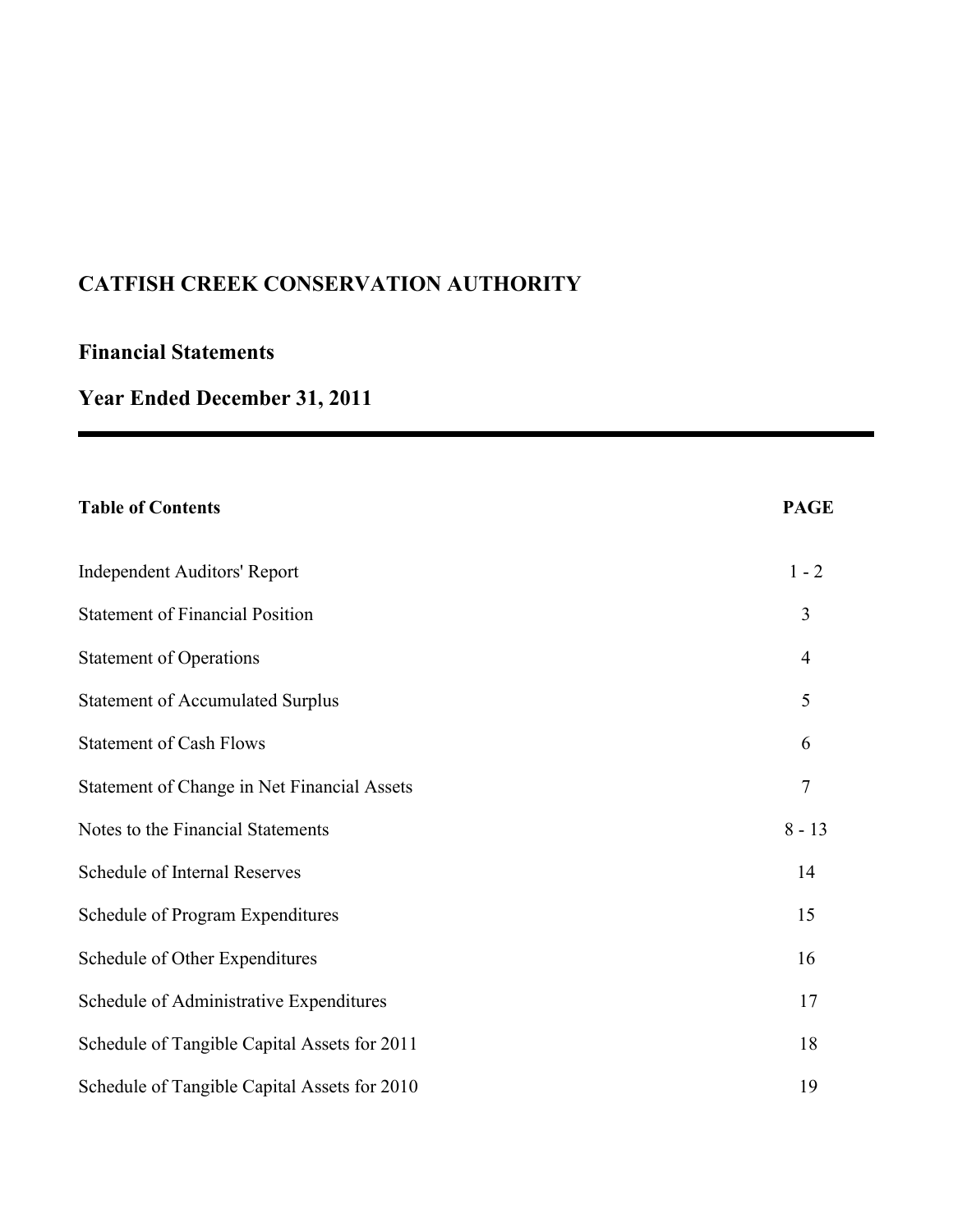

William A. Graham\* Iohn M. Scott\* Robert B. Foster\* James G. Frederick\* Michael J. MacKinnon\*

Alan R. Enns\* Michael S. Stover\* William J. Luvks\* **Betty A. Gropp** Garth G. Howes\*

\*Practicing through a Professional Corporation

450 Sunset Drive, St. Thomas, ON N5R 5V1 Phone: (519) 633-0700 Fax: (519) 633-7009 25 John St. S., Suite 208, Aylmer, ON N5H 2C1 Phone: (519) 773-9265 Fax: (519) 773-9683

### **INDEPENDENT AUDITORS' REPORT**

To the Members of **Catfish Creek Conservation Authority**:

#### **Report on the Financial Statements**

We have audited the accompanying financial statements of **Catfish Creek Conservation Authority**, which comprise the statement of financial position as at December 31, 2011, and the statements of operations and accumulated surplus, changes in net assets, and cash flow for the year then ended, and a summary of significant accounting policies and other explanatory information.

#### **Management's Responsibility for the Financial Statements**

Management is responsible for the preparation and fair presentation of these financial statements in accordance with Canadian accounting standards for public sector entities and for such internal control as management determines is necessary to enable the preparation of financial statements that are free from material misstatement, whether due to fraud or error.

#### **Auditor's Responsibility**

Our responsibility is to express an opinion on these financial statements based on our audit. We conducted our audit in accordance with Canadian generally accepted auditing standards. Those standards require that we comply with ethical requirements and plan and perform the audit to obtain reasonable assurance whether the financial statements are free of material misstatement.

An audit involves performing procedures to obtain audit evidence about the amounts and disclosures in the financial statements. The procedures selected depend on the auditor's judgment, including the assessment of the risks of material misstatement of the financial statements, whether due to fraud or error. In making those risk assessments, the auditor considers internal control relevant to the entity's preparation and fair presentation of the financial statements in order to design audit procedures that are appropriate in the circumstances, but not for the purpose of expressing an opinion on the effectiveness of the entity's internal control. An audit also includes evaluating the appropriateness of accounting policies used and the reasonableness of accounting estimates made by management, as well as evaluating the overall presentation of the financial statements.

We believe that the audit evidence we have obtained is sufficient and appropriate to provide a basis for our qualified audit opinion.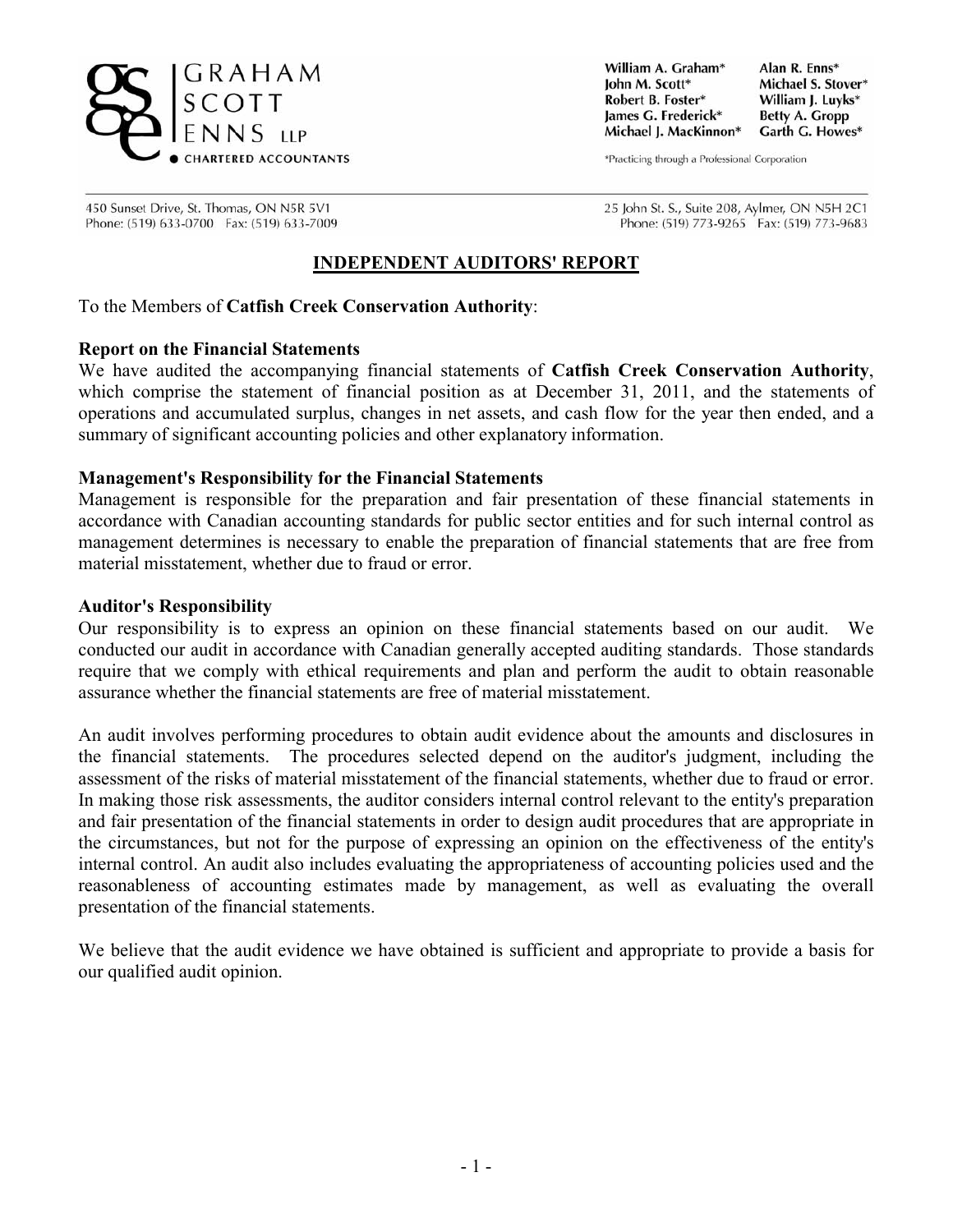

William A. Graham\* Alan R. Enns\* Iohn M. Scott\* Michael S. Stover\* Robert B. Foster\* William J. Luvks\* James G. Frederick\* **Betty A. Gropp** Michael J. MacKinnon\* Garth G. Howes\*

\*Practicing through a Professional Corporation

450 Sunset Drive, St. Thomas, ON N5R 5V1 Phone: (519) 633-0700 Fax: (519) 633-7009 25 John St. S., Suite 208, Aylmer, ON N5H 2C1 Phone: (519) 773-9265 Fax: (519) 773-9683

### **Basis for Qualified Opinion**

In common with many charitable organizations, the organization derives revenue from charitable donations the completeness of which is not susceptible of satisfactory audit verification. Accordingly, our verification of these revenues was limited to the amounts recorded in the records of the organization and we were not able to determine whether any adjustments might be necessary to contributions, the annual surplus or deficit, financial assets and accumulated surplus.

#### **Opinion**

In our opinion, except for the effects of the matter described in the Basis for Qualified Opinion paragraph, the financial statements present fairly, in all material respects, the statement of financial position of **Catfish Creek Conservation Authority** as at December 31, 2011, and the statements of operations and accumulated surplus, changes in net assets, and cash flow for the year then ended in accordance with Canadian accounting standards for public sector entities.

**Aylmer, Ontario** *Graham Scott Enns LLP*

**January 20, 2012 CHARTERED ACCOUNTANTS Licensed Public Accountants**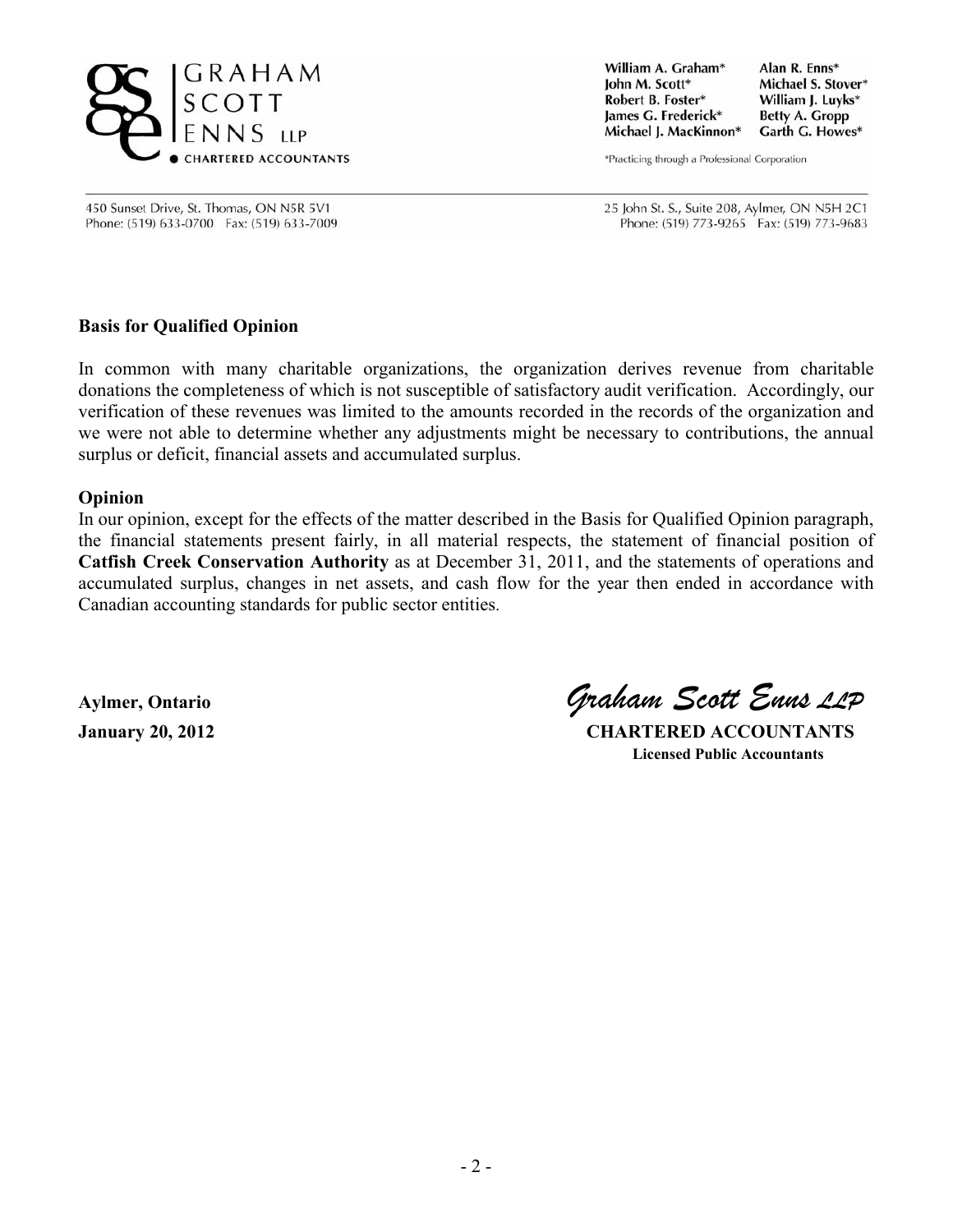## **Statement of Financial Position As At December 31, 2011**

|                                          | 2011           | 2010           |
|------------------------------------------|----------------|----------------|
|                                          | $\mathbf{s}$   | $\frac{S}{2}$  |
| <b>FINANCIAL ASSETS</b>                  |                |                |
| Cash                                     | 32,203         | 141,062        |
| Temporary Investments (Note 3)           | 638,835        | 606,727        |
| Accounts receivable                      | 66,522         | 76,600         |
|                                          | <u>737,560</u> | 824,389        |
| <b>LIABILITIES</b>                       |                |                |
| Accounts payable and accrued liabilities | 17,368         | 64,790         |
| Deferred revenues (Note 6)               | 95,149         | 105,964        |
| <b>TOTAL LIABILITIES</b>                 | 112,517        | <u>170,754</u> |
| <b>NET FINANCIAL ASSETS</b>              | 625,043        | 653,635        |
| <b>NON-FINANCIAL ASSETS</b>              |                |                |
| Tangible Capital Assets (Page 18 and 19) | 1,197,868      | 1,232,131      |
| <b>ACCUMULATED SURPLUS</b>               | 1,822,911      | 1,885,766      |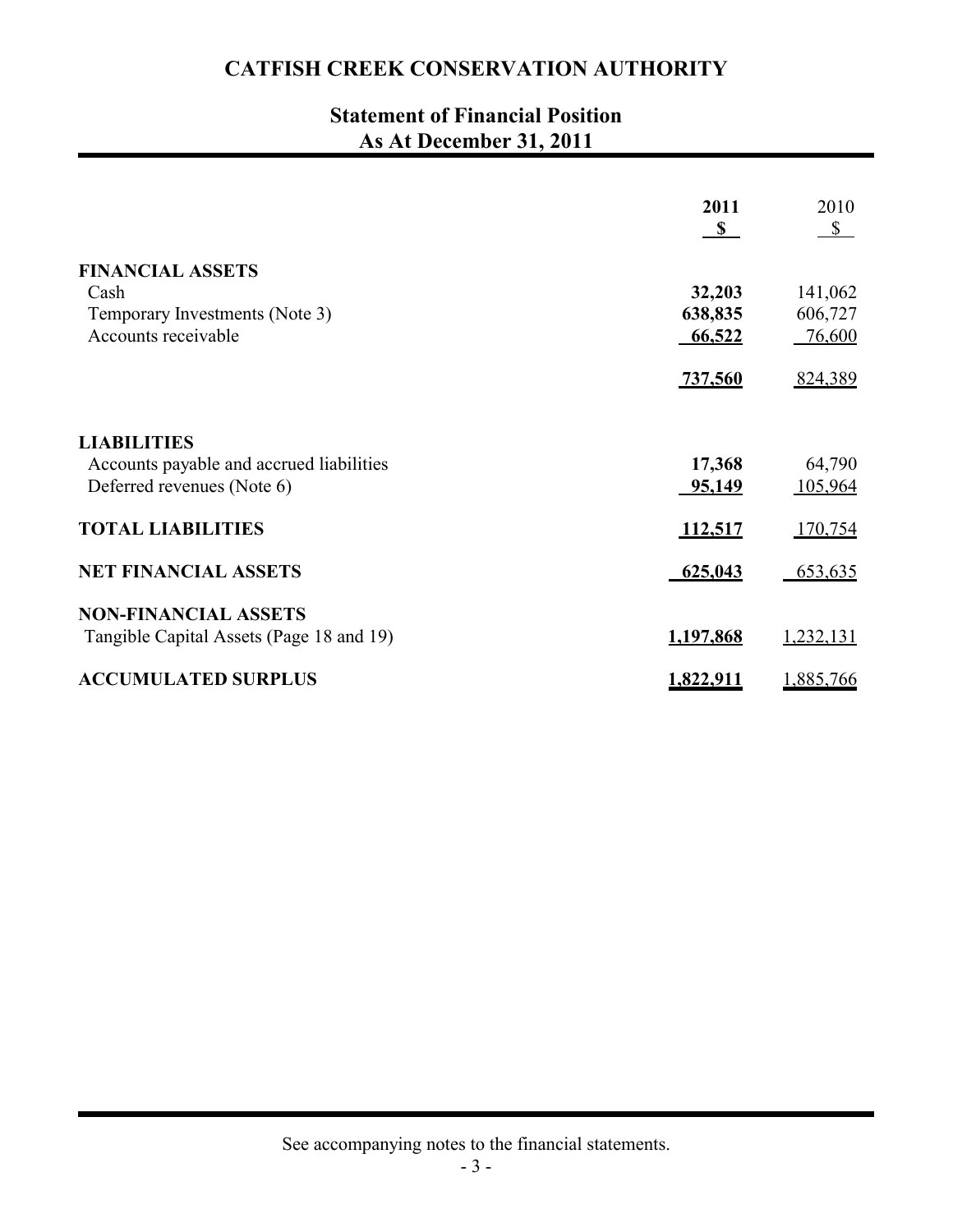# **Statement of Operations Year Ended December 31, 2011**

|                                                 | 2011<br><b>Budget</b> | 2011<br><b>Actual</b> | 2010<br>Actual |
|-------------------------------------------------|-----------------------|-----------------------|----------------|
|                                                 | \$                    | S                     | $S_{-}$        |
| <b>REVENUES</b>                                 |                       |                       |                |
| Camping and day use                             | 447,580               | 452,786               | 462,393        |
| Municipal levies (Note 5)                       | 230,848               | 230,849               | 225,196        |
| Other provincial grants                         | 146,457               | 147,635               | 132,566        |
| Ministry of Natural Resources                   | 79,835                | 79,835                | 79,835         |
| Tree planting                                   | 62,000                | 63,270                | 61,766         |
| Other                                           | 50,476                | 53,343                | 67,196         |
| Donations and sponsorships                      | 22,250                | 33,126                | 51,359         |
| Ontario and Federal works programs              |                       | 19,017                | 28,399         |
| Interest                                        | 4,500                 | 7,706                 | 4,379          |
| Federal grants                                  |                       | 3,516                 | 47,000         |
|                                                 | 1,043,946             | 1,091,083             | 1,160,089      |
| <b>EXPENDITURES</b>                             |                       |                       |                |
| Program expenditures (Page 15)                  | 474,882               | 451,037               | 444,509        |
| Camping and day use (Page 16)                   | 463,826               | 438,806               | 405,273        |
| Administration (Page 17)                        | 162,137               | 140,878               | 146,080        |
| Capital projects, surveys and studies (Page 16) | 128,091               | 77,509                | 120,007        |
| Amortization (Page 18 and 19)                   |                       | 34,263                | 42,610         |
| Acquisition of small tools and equipment        | 9,500                 | 5,996                 | 1,820          |
| Motor Pool (Page 16)                            | 6,410                 | <u>5,449</u>          | 6,900          |
|                                                 | 1,244,846             | 1,153,938             | 1,167,199      |
| ANNUAL SURPLUS (DEFICIT) FOR THE YEAR           | (200,900)             | (62, 855)             | (7, 110)       |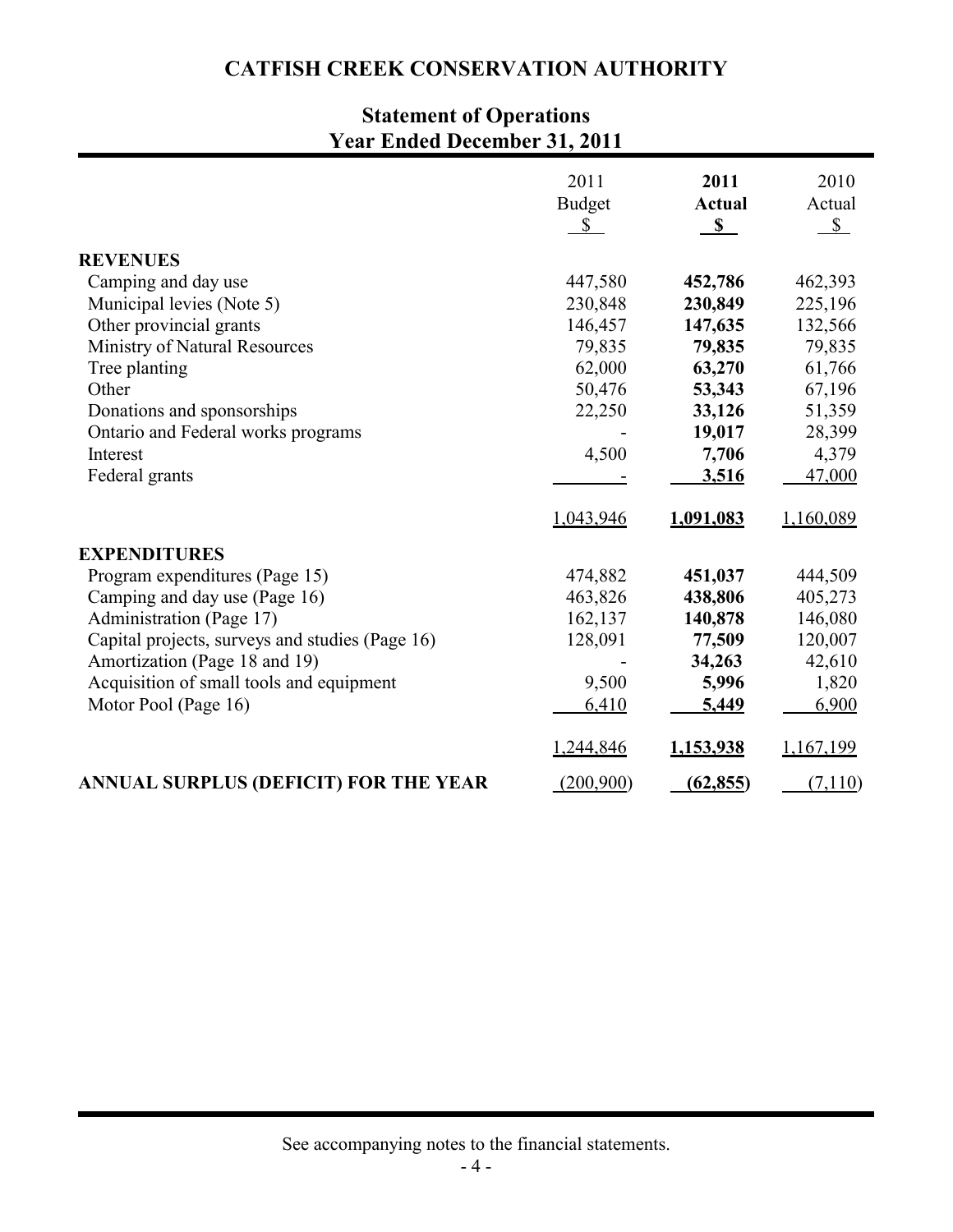## **Statement of Accumulated Surplus Year Ended December 31, 2011**

|                                                         | 2011      | 2010<br>$\mathbb{S}$ |
|---------------------------------------------------------|-----------|----------------------|
| <b>BALANCE, BEGINNING OF YEAR, AS PREVIOUSLY STATED</b> | 1,885,765 | 652,097              |
| Prior period adjustments (Note 8)                       |           | 1,240,778            |
| <b>BALANCE, BEGINNING OF YEAR, AS RESTATED</b>          | 1,885,765 | 1,892,875            |
| Annual surplus (deficit) for the year                   | (62, 855) | (7,110)              |
| <b>BALANCE, END OF YEAR</b>                             | 1,822,910 | 1,885,765            |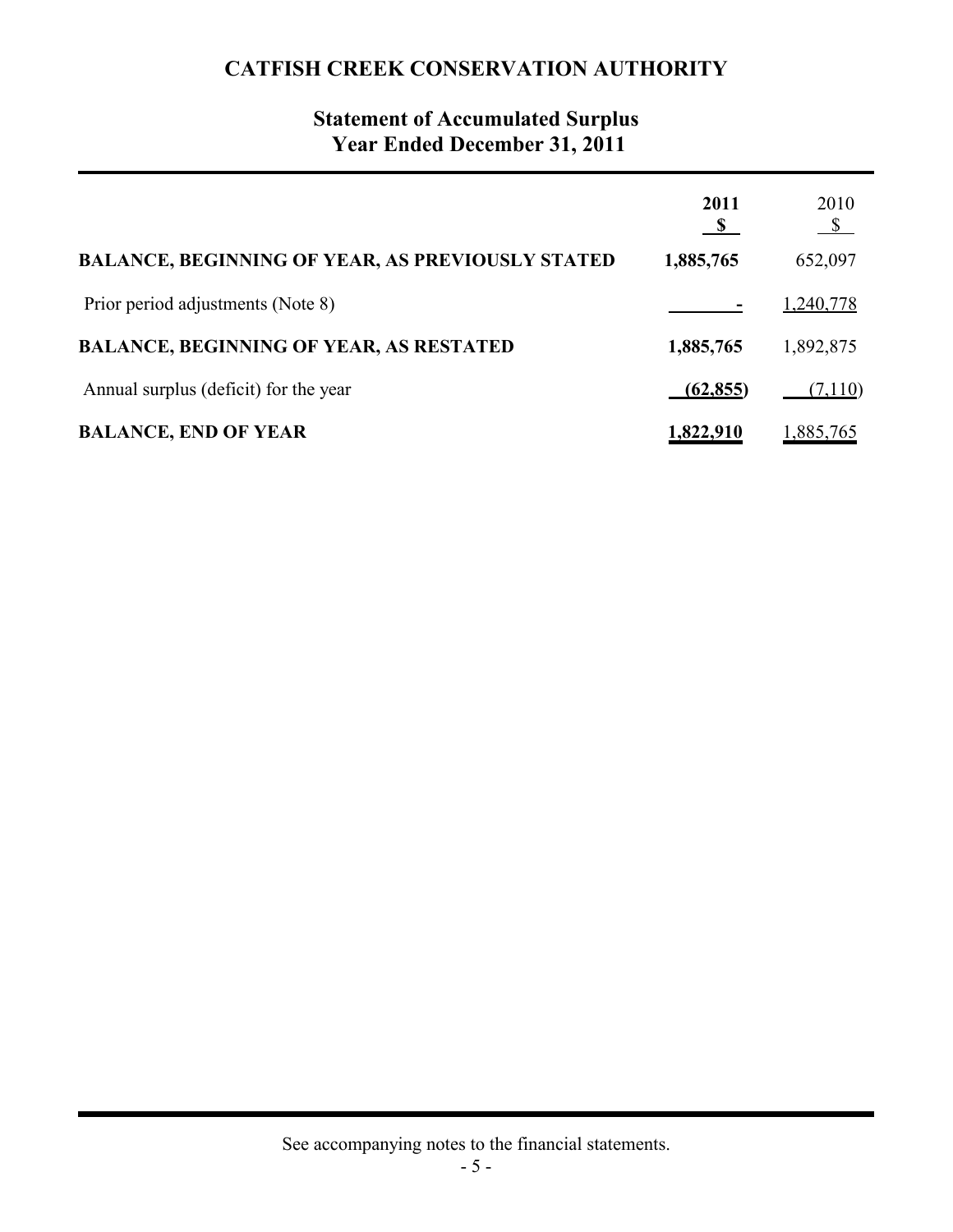## **Statement of Cash Flows Year Ended December 31, 2011**

|                                                                                                        | 2011<br>$\mathbb{S}$              | 2010<br>$\mathbb{S}$              |
|--------------------------------------------------------------------------------------------------------|-----------------------------------|-----------------------------------|
| <b>CASH FLOWS FROM OPERATING ACTIVITIES</b><br>Cash receipts<br>Cash expenditures<br>Interest received | 1,082,640<br>(1,167,097)<br>7,706 | 1,235,039<br>(1,110,407)<br>4,379 |
| Cash flows from (used in) operating activities                                                         | (76, 751)                         | 129,011                           |
| <b>CASH FLOWS FROM INVESTING ACTIVITIES</b><br>Additions to tangible capital assets                    |                                   | (33,963)                          |
| Cash flows (used in) investing activities                                                              |                                   | (33,963)                          |
| NET INCREASE (DECREASE) IN CASH DURING THE YEAR                                                        | (76, 751)                         | 95,048                            |
| <b>CASH, BEGINNING OF YEAR</b>                                                                         | 747,789                           | 652,741                           |
| <b>CASH, END OF YEAR</b>                                                                               | 671,038                           | <u>747,789</u>                    |
| <b>CASH IS COMPRISED OF:</b><br>Cash                                                                   | 32,203                            | 141,062                           |
| Temporary investments                                                                                  | 638,835                           | 606,727                           |
|                                                                                                        | 671,038                           | 747,789                           |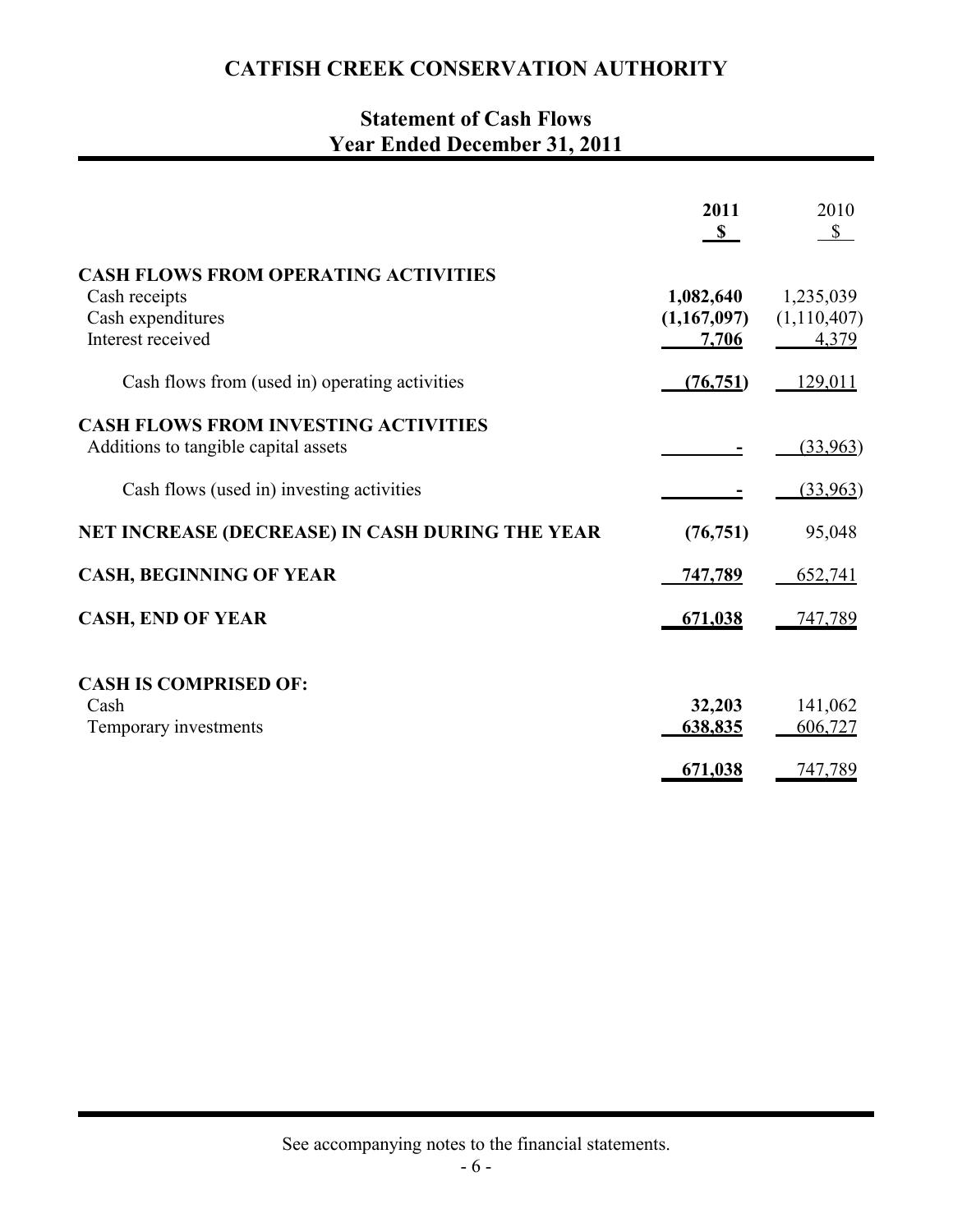# **Statement of Change in Net Financial Assets Year Ended December 31, 2011**

|                                                                                                                                                                    | 2011                          | 2010               |
|--------------------------------------------------------------------------------------------------------------------------------------------------------------------|-------------------------------|--------------------|
| <b>ANNUAL SURPLUS (DEFICIT)</b>                                                                                                                                    | (62, 855)                     | (7,110)            |
| Amortization of tangible capital assets<br>Government assistance received on tangible capital assets (Note 10)<br>Acquisition of tangible capital assets (Note 10) | 34,263<br>16,296<br>(16, 296) | 42,610<br>(33,963) |
| <b>INCREASE (DECREASE) IN NET FINANCIAL ASSETS</b>                                                                                                                 | (28, 592)                     | 1,537              |
| NET FINANCIAL ASSETS, BEGINNING OF YEAR                                                                                                                            | 653,634                       | 652,097            |
| <b>NET FINANCIAL ASSETS, END OF YEAR</b>                                                                                                                           | 625,042                       | 653,634            |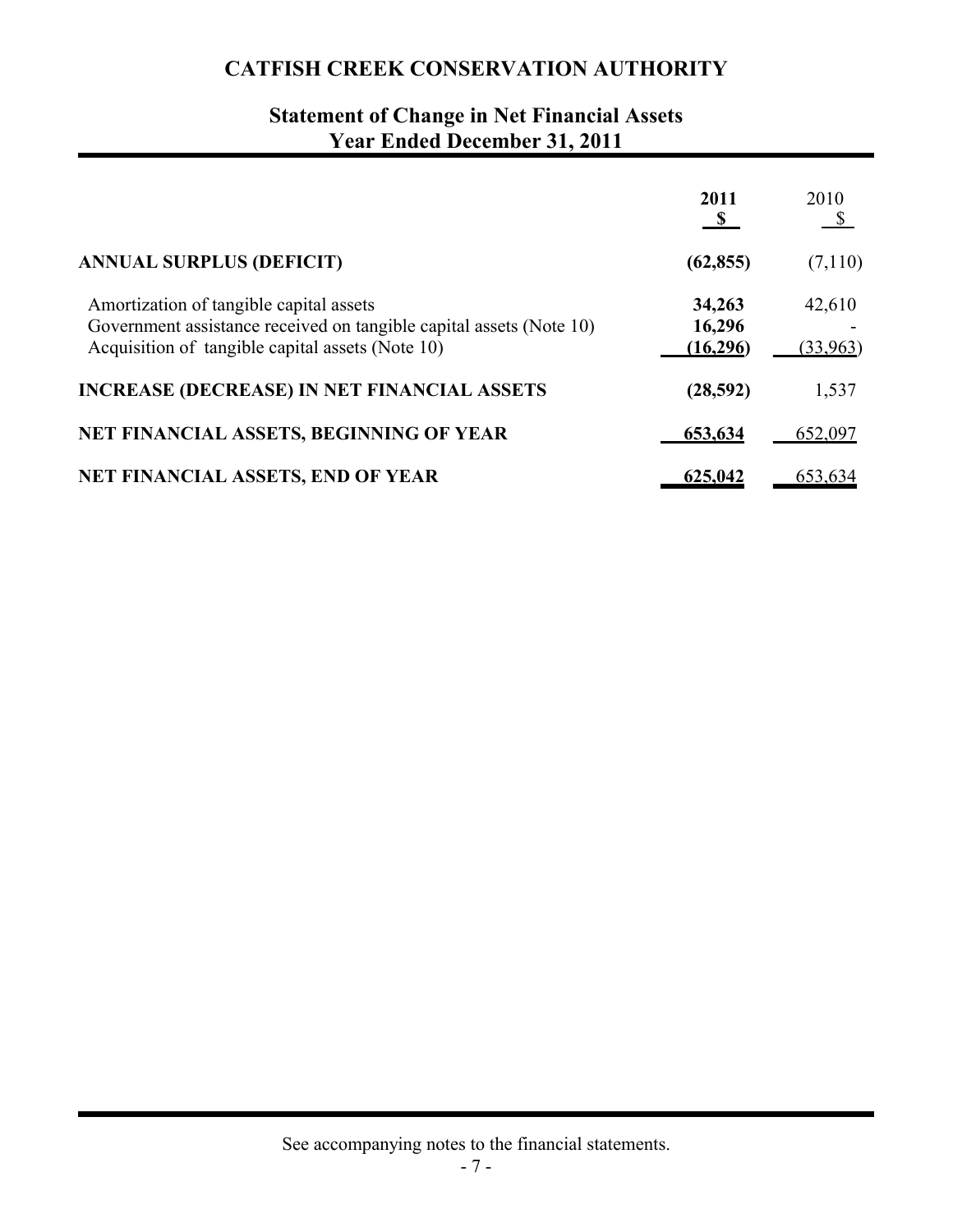### **Notes to the Financial Statements Year Ended December 31, 2011**

### **1. NATURE OF THE ORGANIZATION**

The Catfish Creek Conservation Authority (the "CCCA") is established under the Conservation Authorities Act of Ontario to further the conservation, restoration, development and the management of natural resources, other than gas, oil, coal and minerals for the watershed within its jurisdiction. CCCA's jurisdiction includes areas in the City of St. Thomas, the Municipality of Central Elgin, the Town of Aylmer, the Township of South-West Oxford and the Township of Malahide.

### **2. SUMMARY OF SIGNIFICANT ACCOUNTING POLICIES**

The financial statements of CCCA are prepared by management in accordance with Canadian generally accepted accounting principles for organizations operating in the local government sector as recommended by the Public Sector Accounting Board of the Canadian Institute of Chartered Accountants. Significant aspects of the accounting policies adopted by CCCA are as follows:

#### Basis of Accounting

Revenue and expenditures are recorded on the accrual basis. The accrual basis of accounting recognizes revenues in the period in which transactions or events occurred that gave rise to the revenues; expenditures are recognized in the period the goods and services are acquired and a liability is incurred or transfers are due.

#### Accounting Estimates

The preparation of financial statements in accordance with Canadian generally accepted accounting principles for organizations operating in the local government sector as recommended by the Public Sector Accounting Board of the Canadian Institute of Chartered Accountants requires management to make estimates and assumptions that affect the reported amount of assets and liabilities and disclosure of contingent assets and liabilities at the date of the financial statements and the reported amount of revenues and expenses during the reported period. These estimates are reviewed periodically, and, as adjustments become necessary, they are reported in earnings in the period in which they become known.

#### Revenue Recognition

The deferral method is used to account for contributions which include donations and government grants. Restricted contributions are recognized as revenue in the year in which the related expenditures are incurred. Unrestricted contributions are recognized as revenue when received or receivable if the amount to be received can be reasonably estimated and collection is reasonably assured.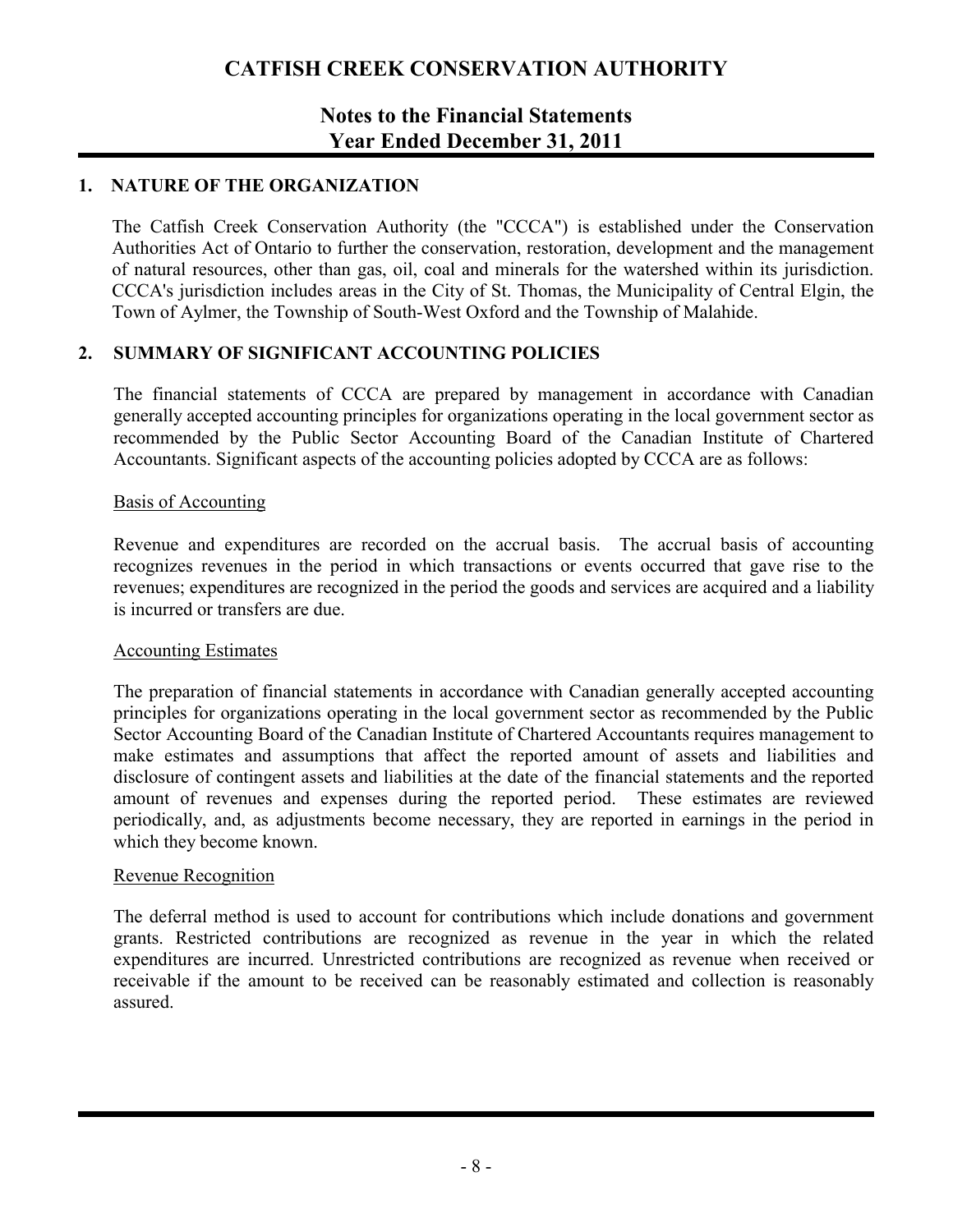### **Notes to the Financial Statements Year Ended December 31, 2011**

### **2. SUMMARY OF SIGNIFICANT ACCOUNTING POLICIES (Continued)**

### Revenues (continued)

Municipal levy revenue is recognized in full once the Municipalities approve the levied amount.

Campground rental revenue is recognized when the campsite is used. For seasonal campground rentals the revenue is recognized over the camping season to which it relates.

Grant revenue is recognized during the period in which the corresponding expense is incurred.

Donation and sponsorship revenue is recognized when the money is received.

#### Classification of Expenditures

Expenditures are reported in four main categories, which follow the classifications set up by the Ministry of Natural Resources for program grants. By following these guidelines, there will be consistency of reporting by the 38 Conservation Authorities in Ontario. These are further explained as follows:

General administration expenditures include those associated with head office functions other than technical staff and associated programs.

Water and related land management expenditures include program administration, capital works for water related projects along with associated programs such as floodplain regulations, conservation services, dam operation and maintenance.

Conservation and recreation land management expenditures include capital works for recreation related projects along with associated programs such as wildlife conservation services.

Other operational expenditures include conservation areas, special employment projects, vehicles and equipment operations.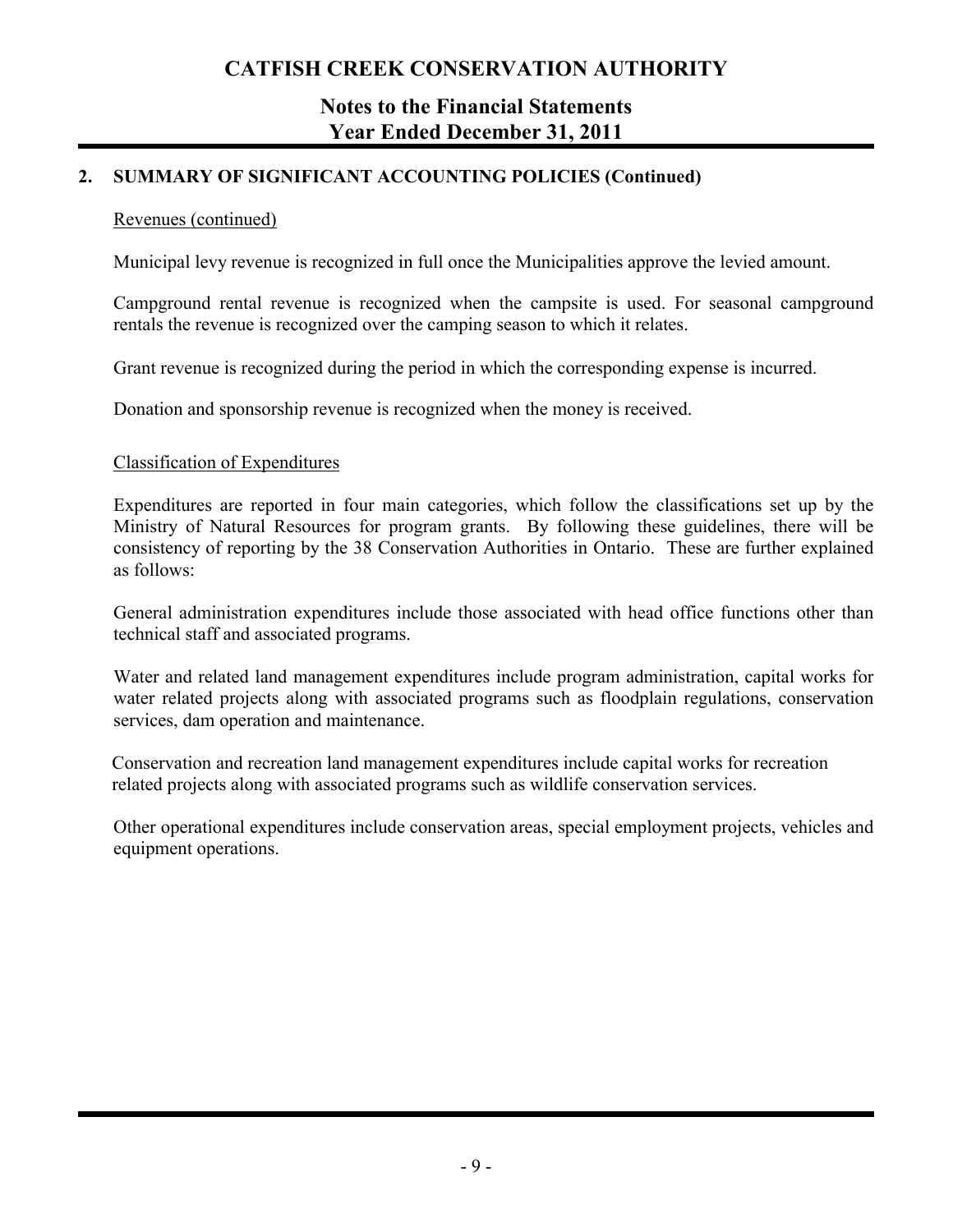### **Notes to the Financial Statements Year Ended December 31, 2011**

### **2. SUMMARY OF SIGNIFICANT ACCOUNTING POLICIES (Continued)**

#### Tangible capital assets

Tangible capital assets are recorded at cost which includes all amounts that are directly attributable to acquisition, construction, development or betterment of the asset. The cost, less residual value, of the tangible capital assets are amortized on a straight-line basis over their estimated useful lives as follows:

| <b>Buildings</b>                              | 50 years  |
|-----------------------------------------------|-----------|
| Dams                                          | 100 years |
| Bridges, boardwalks and other wood structures | 30 years  |
| Water services and wells                      | 50 years  |
| Equipment                                     | 30 years  |
| Vehicles                                      | 8 years   |

One half of the annual amortization is charged in the year of acquisition and in the year of disposal. Assets under construction are not amortized until the asset is available for productive use.

#### Contributions of tangible capital assets

Tangible capital assets received as contributions are recorded at their fair value at the date of receipt and also are recorded as revenue.

### Non-financial assets

Non-financial assets are not available to discharge existing liabilities and are held for use in the provision of services. They have useful lives extending beyond the current year and are not intended for sale in the ordinary course of operations. The change in non-financial assets during the year, together with the annual surplus or deficit, provides the Change in Net Financial Assets for the year.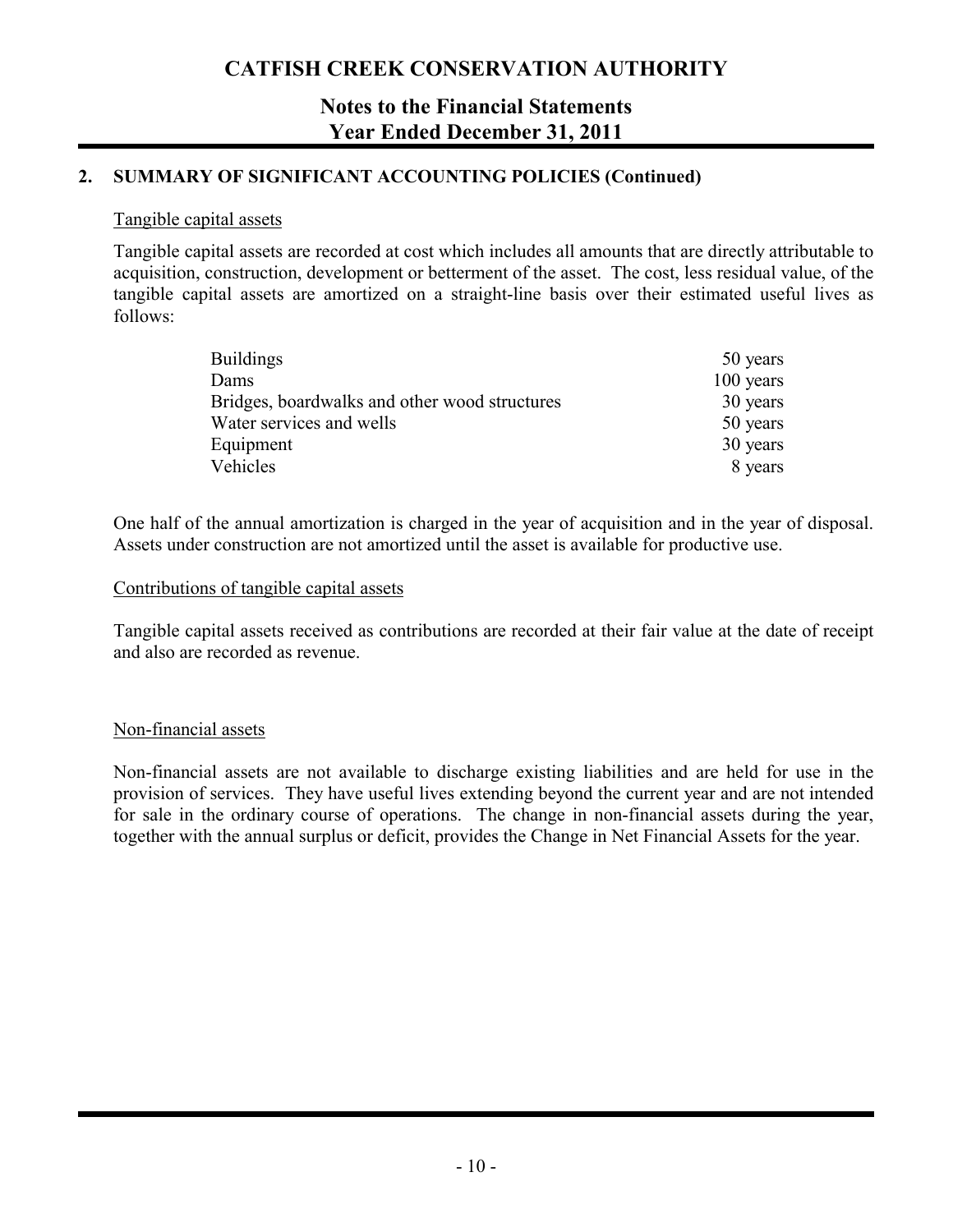### **Notes to the Financial Statements Year Ended December 31, 2011**

# **3. TEMPORARY INVESTMENTS 2011** 2010 **s s** Mutual funds (market value - \$4,772) **4,772** 104,565 Guaranteed Investment Certificates (market value - \$508,439) **508,439** 502,162 Guaranteed Investment Certificates (market value - \$125,624) 125,624 ------------**638,835** 606,727

The mutual fund investment is held within the CIBC Canadian T-bill fund and can be redeemed at any time.

The guaranteed investment certificates bear interest at a rate of 0.5% and mature on March 12, 2012 and 0.7% and mature on December 24, 2012.

### **4. RESERVES**

The authority has established a number of internal reserves in order to ensure that funds are available to support future activities. The following reserves have been established:

#### Operational Reserve

The purpose of the operational reserve is to use any accumulated funds for the payment of expenditures that are not covered by government funding.

#### Capital Acquisition Reserve

This fund has been established to support the acquisition of various tangible capital assets as they become due for replacement.

#### Special Programs Reserve

This fund has been established to support funds designated by donors for special conservation projects to be carried out in the watershed.

#### Land Acquisition and Development Reserve

This fund has been established to support the acquisition of environmentally significant properties that would further the objectives of the Catfish Creek Conservation Authority

The reserve fund transfers for the year are outlined in the Schedule of Internal Reserves on page 14 of the financial statements.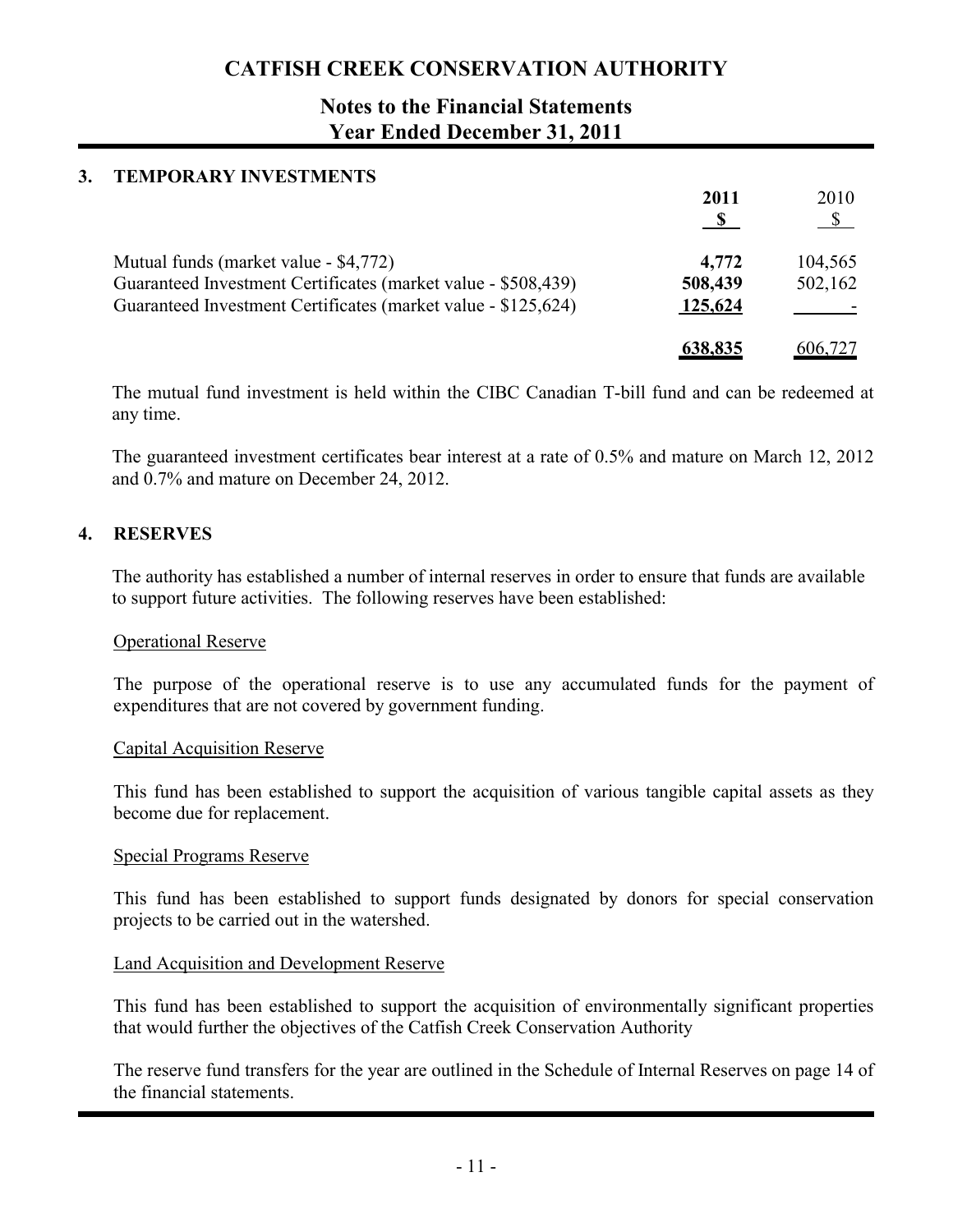### **Notes to the Financial Statements Year Ended December 31, 2011**

#### **5. MUNICIPAL LEVIES**

The municipalities that participate as members of the Authority and their corresponding financial levies are as follows:

|                               | 2011           | 2010                 |
|-------------------------------|----------------|----------------------|
|                               | $\mathbf{S}$   | $\sqrt{\frac{1}{2}}$ |
| Township of Malahide          | 96,994         | 94,606               |
| Town of Aylmer                | 57,245         | 55,849               |
| Municipality of Central Elgin | 56,758         | 55,374               |
| City of St. Thomas            | 13,111         | 12,791               |
| Township of South-West Oxford | 6,741          | 6,576                |
|                               | <u>230,849</u> | 225,196              |

The municipal levy for the Township of Malahide noted above includes a special levy of \$27,000 (2010 - \$26,151) related to the ice management program in Port Bruce.

#### **6. DEFERRED REVENUES**

|                                    | 2011             | 2010<br>-S       |
|------------------------------------|------------------|------------------|
| Camping revenues<br>Grant revenues | 43,509<br>51,640 | 62,116<br>43,848 |
|                                    | 95,149           | 105,964          |

CCCA receives certain amounts, principally from other public sector bodies, which may only be used in the conduct of certain programs or completion of specific work. These amounts are recognized as revenue in the year the related expenditures are incurred or services performed.

Amounts are also received from seasonal campers for the forthcoming camping season. All amounts received from campers as down payments on the forthcoming season are deferred and brought into income over the forthcoming season.

### **7. DONATED SERVICES**

Community members have volunteered their time and work to CCCA. Since these services are not normally purchased and because of the difficulty of determining their fair value, donated services are not recognized in these statements.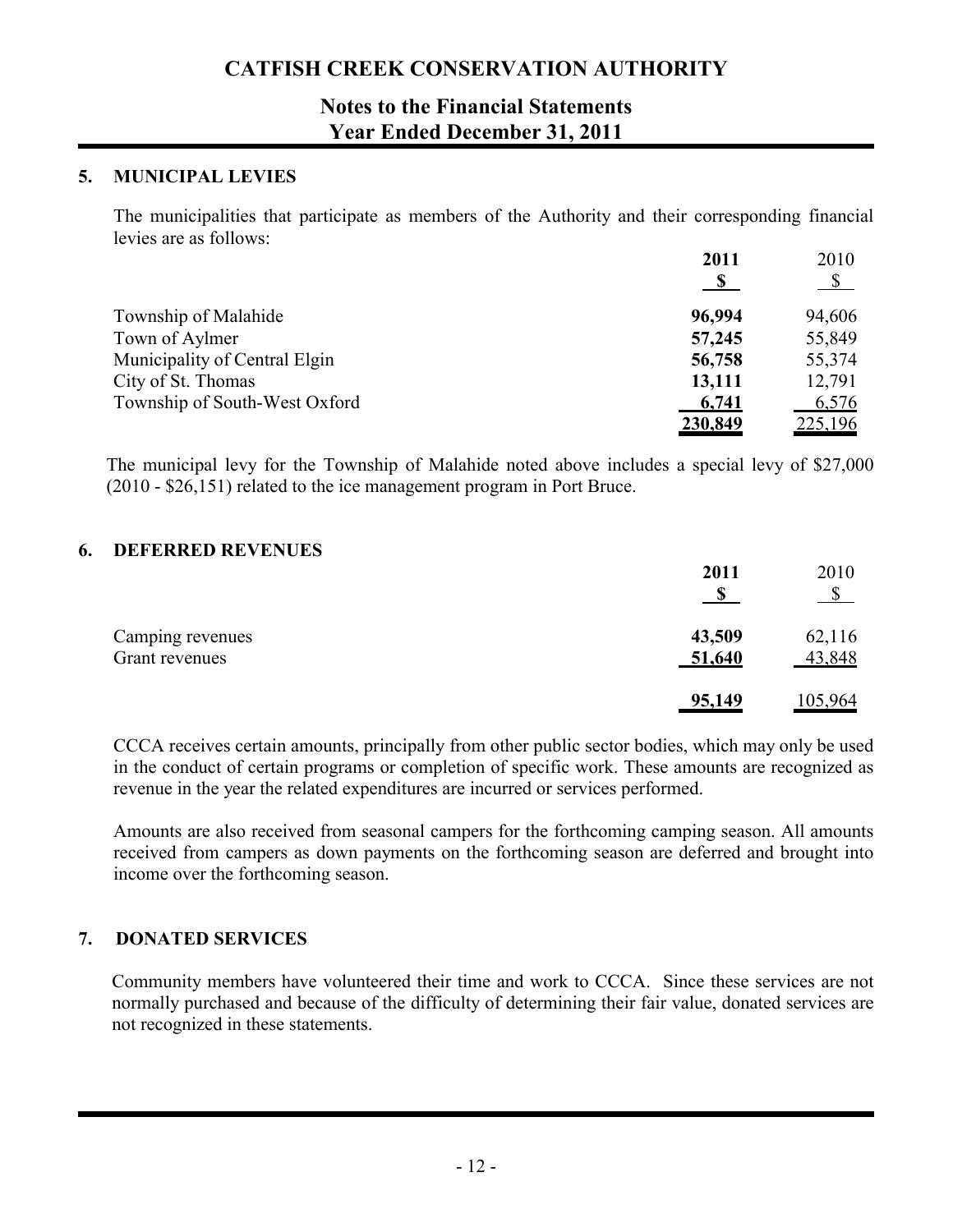### **Notes to the Financial Statements Year Ended December 31, 2011**

### **8. PRIOR PERIOD ADJUSTMENTS**

In 2010 the authority restated its financial statements to comply with the provisions of Section 3150 of the Public Sector Accounting Board Handbook which requires governments to record and amortize their tangible assets on their financial statements. In addition, revenue from contributed assets and government grants and transfers relating to capital acquisitions have been included in income. The adjustments recorded were as follows:

|                                                                      | 2010      |
|----------------------------------------------------------------------|-----------|
| Adjustments to opening 2010 accumulated surplus                      |           |
| Net book value of tangible capital assets, as previously reported    |           |
| <b>Add:</b> Net book value of tangible capital assets resulting from |           |
| the adjustment of opening 2009 accumulated surplus                   | 1,176,555 |
| Assets capitalized but previously expensed                           | 93,402    |
| Less: Increase in accumulated amortization                           | (29, 179) |
| Net book value of tangible capital assets, as restated               | ,240,778  |

### **9. ECONOMIC DEPENDENCE**

The authority receives a substantial portion of its revenue from government grants and municipal levies. In 2011 these grants and levies accounted for approximately 44% of revenues (2010 - 44%).

### **10. GOVERNMENT ASSISTANCE**

During the year the Authority received government assistance totaling \$16,296 (2010 - \$Nil) toward the purchase of tangible capital assets. This assistance had been recorded as a reduction to the capital cost of the assets purchased.

### **11. PENSION PLAN**

The authority has established a Group RRSP plan for all regular full-time employees. Under terms of the plan the authority and the employee are required to make contributions equivalent to 5% of an employees gross salary.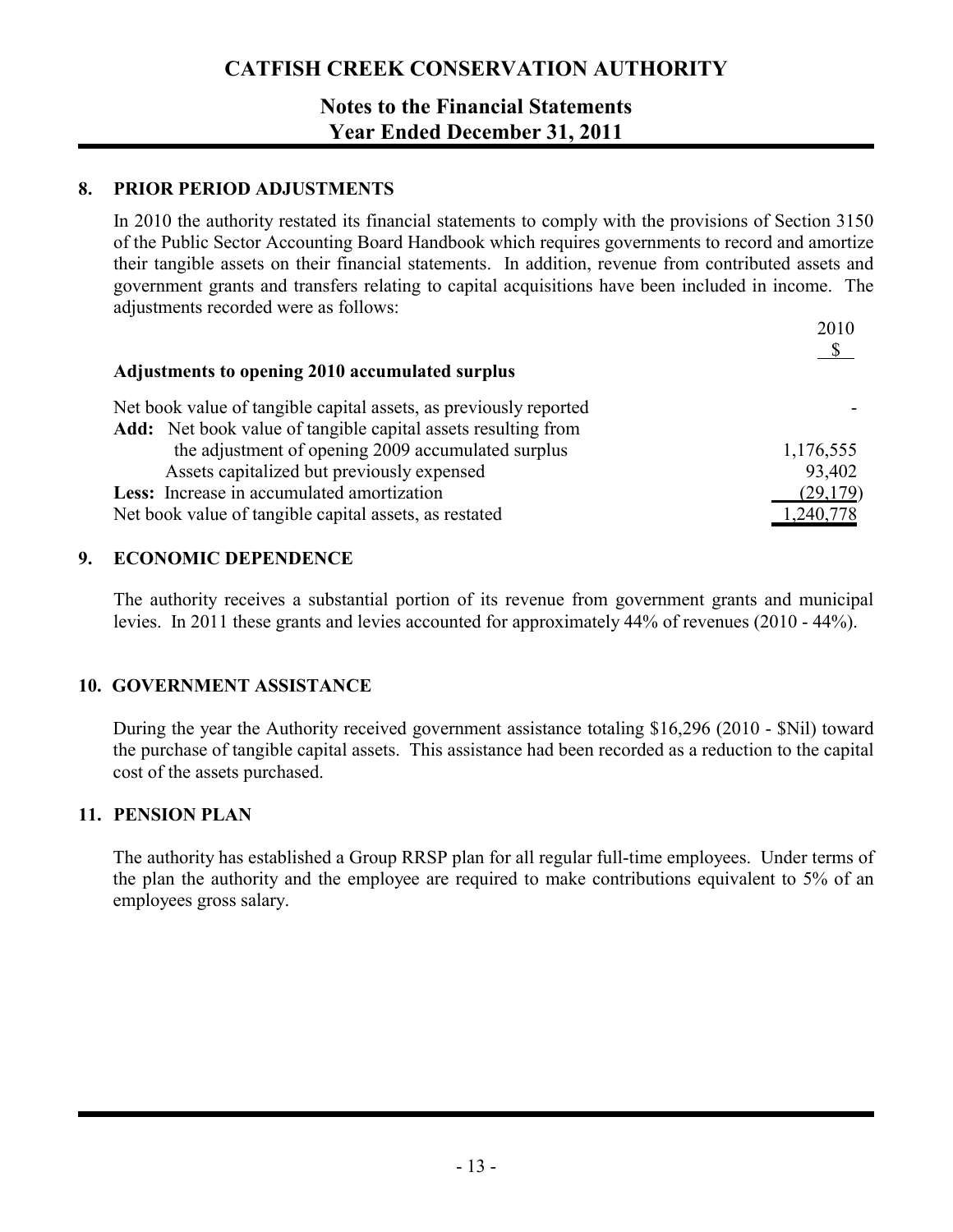# **Schedule of Internal Reserves Year Ended December 31, 2011**

| <b>Operational Reserve</b>                                                                                                                                                                 |                                           |                                            |
|--------------------------------------------------------------------------------------------------------------------------------------------------------------------------------------------|-------------------------------------------|--------------------------------------------|
|                                                                                                                                                                                            | 2011                                      | 2010                                       |
| <b>BALANCE, BEGINNING OF YEAR</b>                                                                                                                                                          | $\mathbb{S}$<br>186,542                   | $\frac{\S}{}$<br>194,542                   |
| Transfer from (to) operating surplus<br>Transfer (to) capital acquisition reserve<br>Transfer from (to) special programs reserve<br>Transfer (to) land acquisition and development reserve | (7,277)<br>(13, 492)<br>17,587<br>(7,069) | 46,541<br>(31,000)<br>(21, 383)<br>(2,158) |
| <b>BALANCE, END OF YEAR</b>                                                                                                                                                                | <u>176,291</u>                            | <u>186,542</u>                             |
| <b>Capital Acquisition Reserve</b>                                                                                                                                                         |                                           |                                            |
|                                                                                                                                                                                            | 2011                                      | 2010                                       |
| <b>BALANCE, BEGINNING OF YEAR</b>                                                                                                                                                          | $\frac{\$}{62,241}$                       | $rac{$}{31,241}$                           |
| Transfer from (to) operational reserve                                                                                                                                                     | 13,492                                    | $-31,000$                                  |
| <b>BALANCE, END OF YEAR</b>                                                                                                                                                                | <u>75,733</u>                             | <u>62,241</u>                              |
| <b>Special Programs Reserve</b>                                                                                                                                                            |                                           |                                            |
|                                                                                                                                                                                            | 2011<br>$\mathbf{s}$                      | 2010                                       |
| <b>BALANCE, BEGINNING OF YEAR</b>                                                                                                                                                          | 198,693                                   | $\frac{$}{177,310}$                        |
| Transfer (to) from operational reserve                                                                                                                                                     | (17,587)                                  | 21,383                                     |
| <b>BALANCE, END OF YEAR</b>                                                                                                                                                                | <u>181,106</u>                            | <u>198,693</u>                             |
| <b>Land Acquisition and Development Reserve</b>                                                                                                                                            | 2011                                      | 2010                                       |
| <b>BALANCE, BEGINNING OF YEAR</b>                                                                                                                                                          | S<br>184,840                              | \$<br>182,682                              |
| Transfer from (to) operational reserve                                                                                                                                                     | <u>7,069</u>                              | 2,158                                      |
|                                                                                                                                                                                            |                                           |                                            |
| <b>BALANCE, END OF YEAR</b>                                                                                                                                                                | <u>191,909</u>                            | 184,840                                    |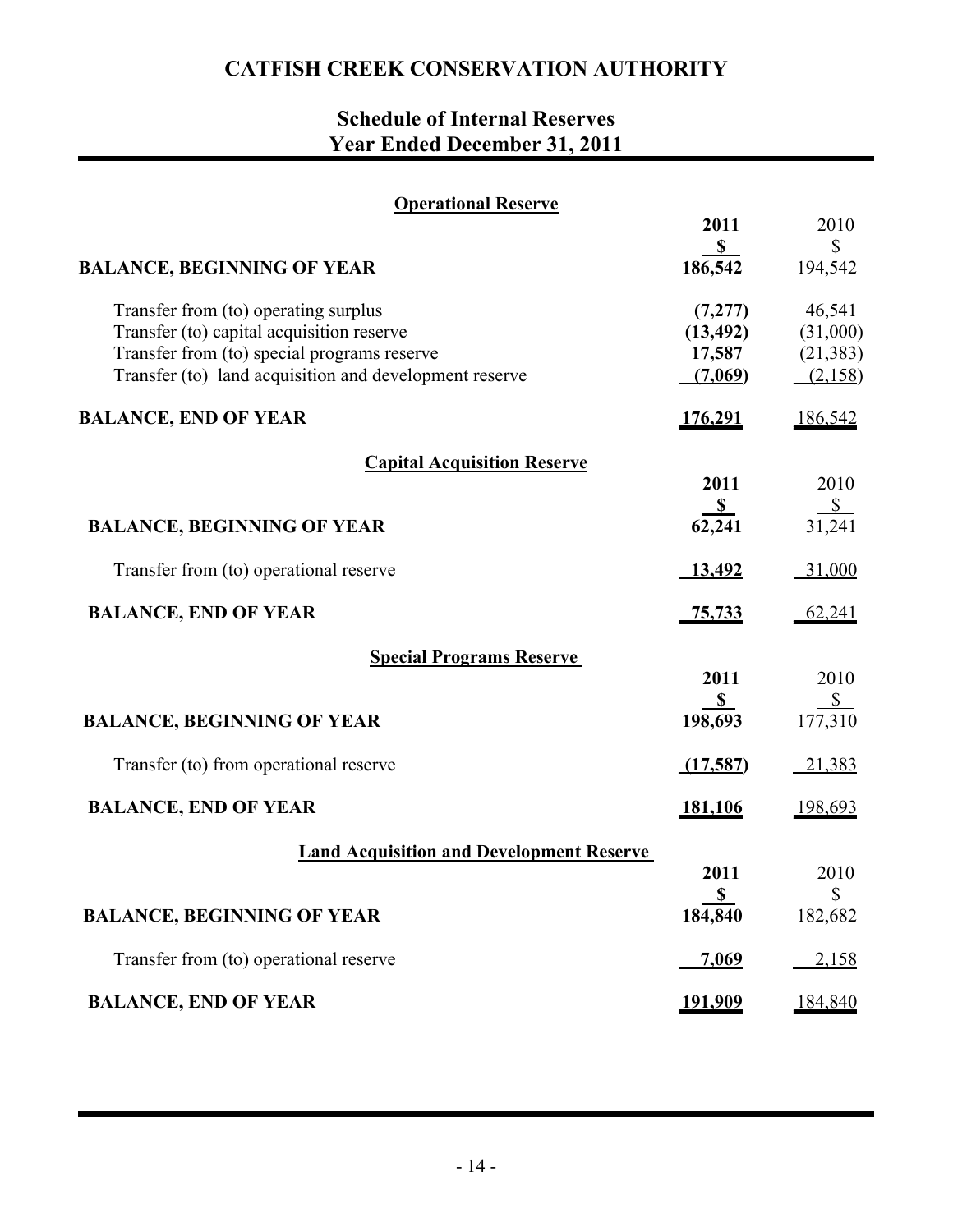# **Schedule of Program Expenditures Year Ended December 31, 2011**

|                                        | 2011<br><b>Budget</b><br>$\mathbb{S}$ | 2011<br>Actual<br>S S | 2010<br>Actual<br>$\mathbb{S}$ |
|----------------------------------------|---------------------------------------|-----------------------|--------------------------------|
| <b>PROGRAM EXPENDITURES</b>            |                                       |                       |                                |
| Flood forecast and warning             | 141,573                               | 133,795               | 128,102                        |
| Ice management                         | 58,527                                | 68,585                | 52,303                         |
| Tree planting                          | 71,634                                | 67,109                | 64,129                         |
| Water management programs              | 69,574                                | 56,123                | 83,164                         |
| Plan input                             | 29,550                                | 28,802                | 27,397                         |
| Flood control structures               | 25,062                                | 28,065                | 18,150                         |
| Conservation information and education | 28,495                                | 25,071                | 29,441                         |
| Watershed planning                     | 13,099                                | 12,955                | 11,823                         |
| Erosion control                        | 12,155                                | 11,826                | 10,108                         |
| Woodlot management                     | 11,576                                | 7,395                 | 3,185                          |
| <b>Technical studies</b>               | 8,137                                 | 4,919                 | 11,155                         |
| <b>Bad debts</b>                       |                                       | 3,390                 |                                |
| Fish and wildlife habitat              | 5,500                                 | 3,002                 | 5,552                          |
|                                        | 474,882                               | 451,037               | 444,509                        |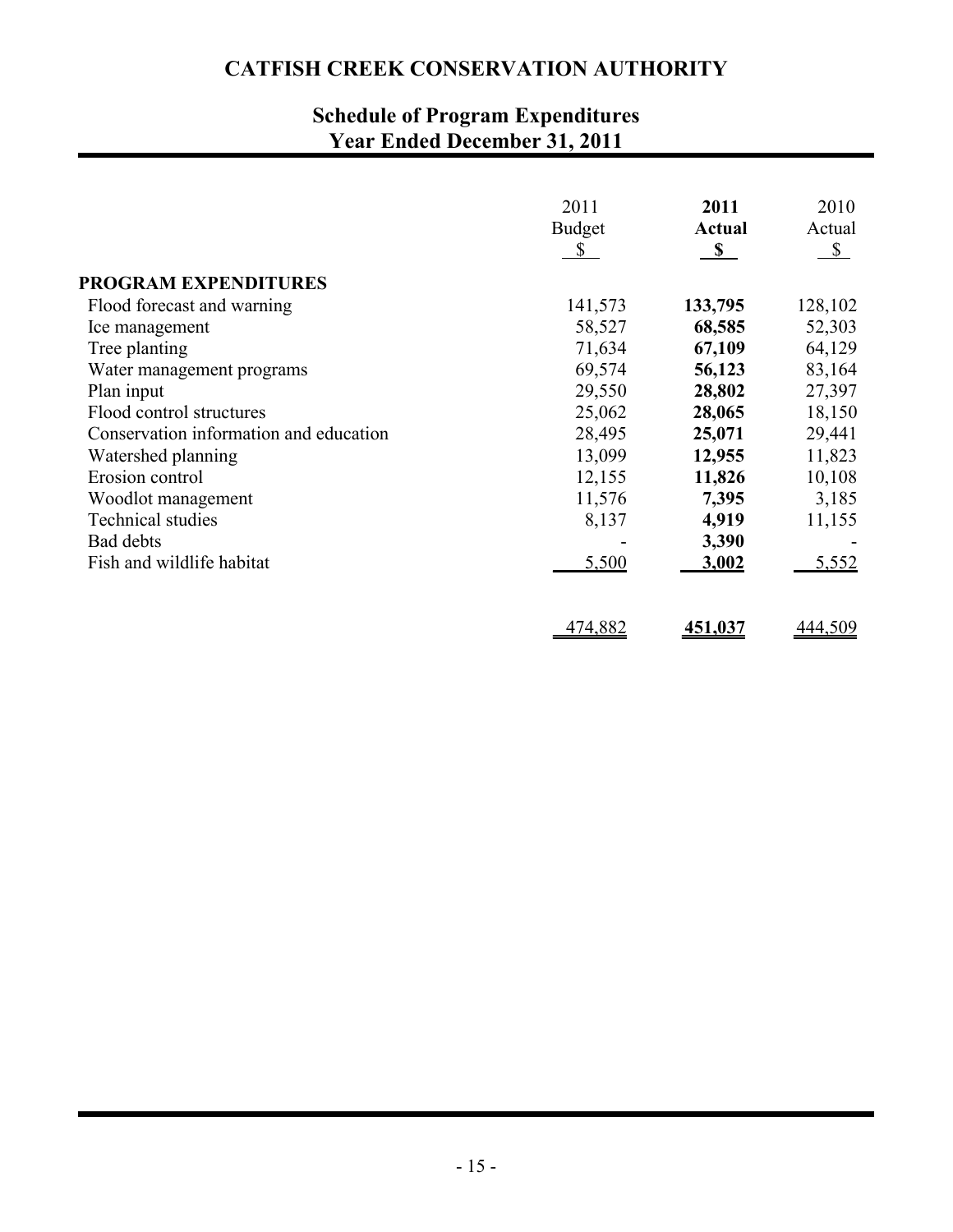# **Schedule of Other Expenditures Year Ended December 31, 2011**

### **Camping and Day Use**

|                                                                                                                                                  | 2011<br><b>Budget</b><br>$\mathbb{S}$  | 2011<br><b>Actual</b><br>$\mathbf{s}$ | 2010<br>Actual<br>$S_{-}$              |  |  |  |  |  |  |  |  |
|--------------------------------------------------------------------------------------------------------------------------------------------------|----------------------------------------|---------------------------------------|----------------------------------------|--|--|--|--|--|--|--|--|
| Campground wages<br>Campground expenses<br>Maple syrup program<br>Utilities                                                                      | 239,947<br>113,549<br>47,480<br>62,850 | 227,501<br>93,971<br>62,095<br>55,239 | 192,794<br>112,084<br>41,867<br>58,528 |  |  |  |  |  |  |  |  |
|                                                                                                                                                  | 463,826                                | 438,806                               | 405,273                                |  |  |  |  |  |  |  |  |
| <b>Capital Projects, Surveys and Studies</b>                                                                                                     |                                        |                                       |                                        |  |  |  |  |  |  |  |  |
|                                                                                                                                                  | 2011<br><b>Budget</b><br>$\mathbb{S}$  | 2011<br><b>Actual</b><br>S            | 2010<br>Actual<br>$S_{-}$              |  |  |  |  |  |  |  |  |
| Special projects - other<br>Other conservation lands<br>Special projects - contract services<br>Capital projects - Springwater Conservation Area | 50,760<br>35,075<br>13,246<br>29,010   | 36,385<br>22,257<br>12,936<br>5,931   | 55,186<br>37,588<br>27,233             |  |  |  |  |  |  |  |  |
|                                                                                                                                                  | 128,091                                | 77,509                                | 120,007                                |  |  |  |  |  |  |  |  |
| <b>Motor Pool</b>                                                                                                                                |                                        |                                       |                                        |  |  |  |  |  |  |  |  |
|                                                                                                                                                  | 2011<br><b>Budget</b><br>\$            | 2011<br><b>Actual</b><br>S            | 2010<br>Actual<br>$S_{-}$              |  |  |  |  |  |  |  |  |
| Fuel<br>Maintenance and general repairs<br>Insurance and licences                                                                                | 17,000<br>19,000<br>6,410<br>42,410    | 20,023<br>14,075<br>5,957<br>40,055   | 15,020<br>20,108<br>5,861<br>40,989    |  |  |  |  |  |  |  |  |
| Less internal charges for usage                                                                                                                  | (36,000)                               | (34,606)                              | (34,089)                               |  |  |  |  |  |  |  |  |
|                                                                                                                                                  | 6,410                                  | 5,449                                 | 6,900                                  |  |  |  |  |  |  |  |  |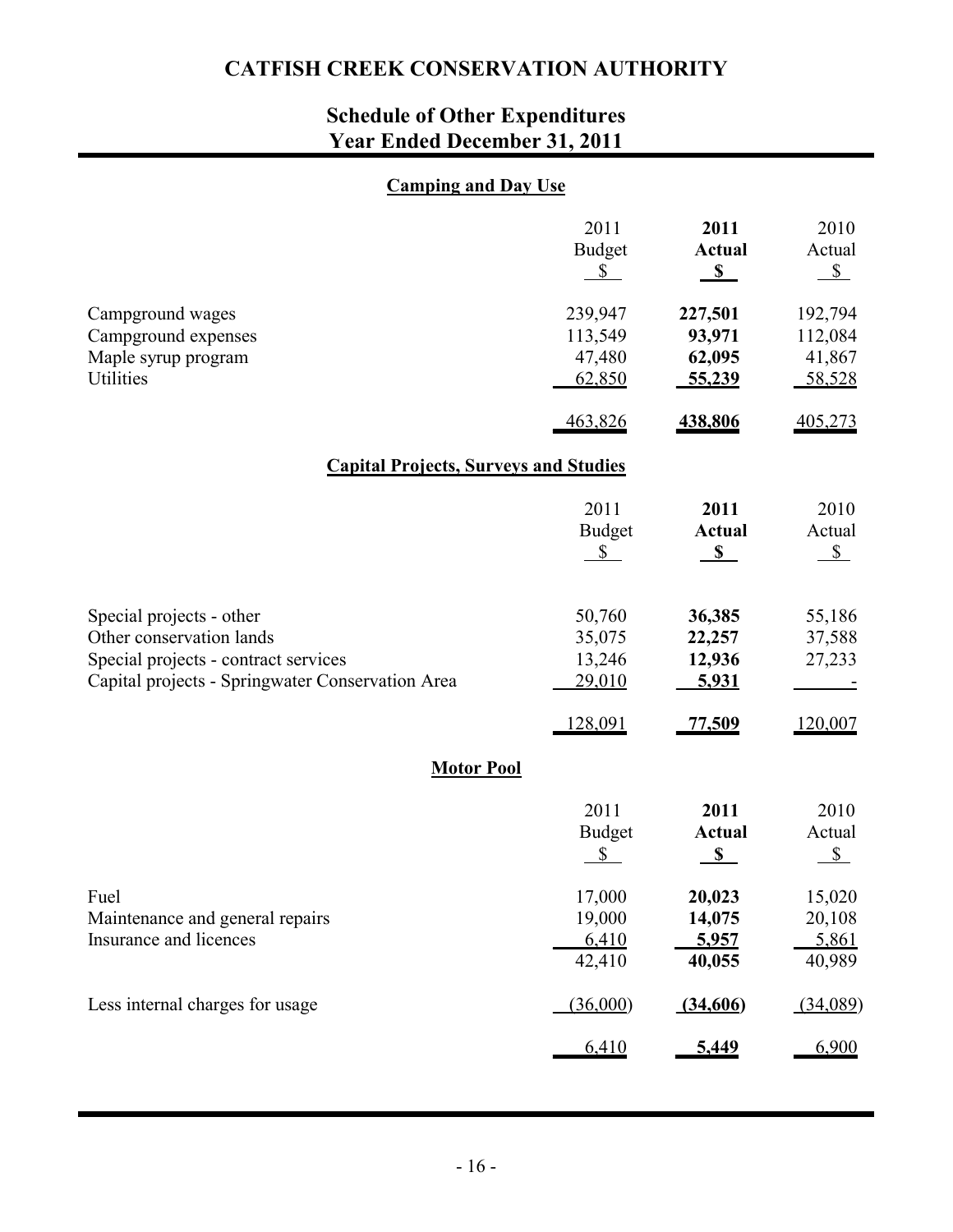### **Schedule of Administrative Expenditures Year Ended December 31, 2011**

|                                       | 2011           | 2011          | 2010         |
|---------------------------------------|----------------|---------------|--------------|
|                                       | <b>Budget</b>  | <b>Actual</b> | Actual       |
|                                       | $\mathbb{S}^-$ | $\mathbf{s}$  | $\mathbb{S}$ |
| <b>WAGES AND BENEFITS</b>             | 67,914         | 65,368        | 62,473       |
| Administrative staff salaries         | 18,724         | <u>18,451</u> | 16,384       |
| <b>Employee benefits</b>              | 86,638         | 83,819        | 78,857       |
| <b>GENERAL EXPENSES</b>               | 13,389         | 13,389        | 12,947       |
| <b>Conservation Ontario Levy</b>      | 7,000          | 7,395         | 11,570       |
| Professional fees                     | 6,950          | 6,950         | 6,529        |
| Insurance and taxes                   | 5,250          | 2,052         | 2,313        |
| General expenses                      | 500            | 442           | 455          |
| Bank charges and interest             | 33,089         | 30,228        | 33,814       |
| <b>RENT AND UTILITY SERVICES</b>      | 7,150          | 4,220         | 6,447        |
| Light, heat, power and water          | 2,500          | 2,726         | 2,311        |
| Telephone                             | 7,000          | 2,321         | 3.740        |
| Office cleaning and maintenance       | 16,650         | 9,267         | 12,498       |
| <b>TRAVEL EXPENSES AND ALLOWANCE</b>  | 7,325          | 5,657         | 6,038        |
| Members allowances and expenses       | <u>800</u>     | 597           | <u>788</u>   |
| Staff mileage and expenses            | 8,125          | 6,254         | 6,826        |
| <b>EQUIPMENT PURCHASES AND RENTAL</b> | 7,000          | 5,567         | 5,940        |
| Equipment purchase and rental         | 3,685          | <u>2,358</u>  | 2,953        |
| Equipment maintenance                 | 10,685         | <u>7,925</u>  | 8,893        |
| <b>MATERIAL AND SUPPLIES</b>          | 2,000          | 1,674         | 1,540        |
| Postage                               | 4,950          | 1,711         | 3,652        |
| Stationery and office supplies        | 6,950          | 3,385         | 5,192        |
|                                       | 162,137        | 140,878       | 146,080      |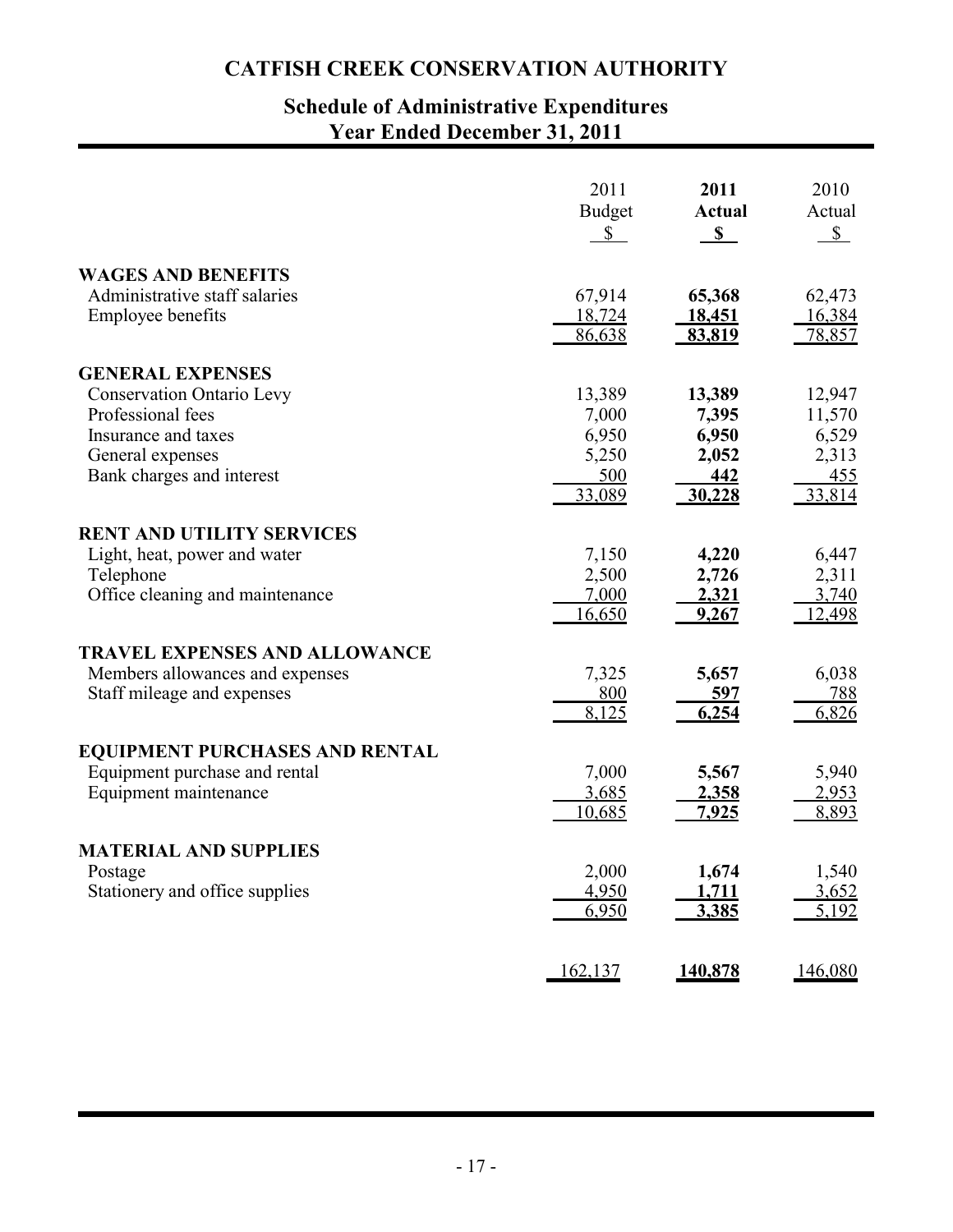### **Schedule of Tangible Capital Assets Year Ended December 31, 2011**

|                                      | Opening<br>Historical<br>Cost<br>Balance<br>(Jan 1/11) | 2011<br>Acquisitions | 2011<br>Disposals | 2011<br>Write-Offs       | Ending<br>Cost<br>Balance<br>(Dec $31/11$ ) | Opening<br>Historical Accumulated<br>Amortization<br>Balance<br>(Jan 1/11) | 2011                     | 2011<br>Disposals Amortization | 2011<br>Write-Offs | Ending<br>Accumulated<br>Amortization<br>Balance<br>(Dec $31/11$ ) | Ending<br>Net<br>Book<br>Value<br>(Dec $31/11$ ) |
|--------------------------------------|--------------------------------------------------------|----------------------|-------------------|--------------------------|---------------------------------------------|----------------------------------------------------------------------------|--------------------------|--------------------------------|--------------------|--------------------------------------------------------------------|--------------------------------------------------|
| <b>ASSET TYPE</b>                    |                                                        |                      |                   |                          |                                             |                                                                            |                          |                                |                    |                                                                    |                                                  |
| <b>Infrastructure Related</b>        |                                                        |                      |                   |                          |                                             |                                                                            |                          |                                |                    |                                                                    |                                                  |
| Land                                 | 648,445                                                |                      |                   | $\blacksquare$           | 648,445                                     |                                                                            |                          |                                |                    |                                                                    | 648,445                                          |
| <b>Buildings</b>                     | 451,462                                                |                      |                   | $\overline{\phantom{a}}$ | 451,462                                     | 203,527                                                                    |                          | 9,029                          |                    | 212,556                                                            | 238,906                                          |
| Dams                                 | 200,246                                                |                      |                   | $\sim$                   | 200,246                                     | 84,719                                                                     | $\overline{\phantom{a}}$ | 2,002                          |                    | 86,721                                                             | 113,525                                          |
| Bridges, boardwalks and              |                                                        |                      |                   |                          |                                             |                                                                            |                          |                                |                    |                                                                    |                                                  |
| other wood structures                | 72,570                                                 |                      |                   |                          | 72,570                                      | 41,559                                                                     |                          | 1,951                          |                    | 43,510                                                             | 29,060                                           |
| Water services and wells             | 78,926                                                 |                      |                   |                          | 78,926                                      | 19,050                                                                     |                          | 1,579                          |                    | 20,629                                                             | 58,297                                           |
| <b>Infrastructure</b>                |                                                        |                      |                   |                          |                                             |                                                                            |                          |                                |                    |                                                                    |                                                  |
| <b>Related Sub-Total</b>             | 1,451,649                                              |                      |                   |                          | 1,451,649                                   | 348,855                                                                    |                          | 14,561                         |                    | 363,416                                                            | 1,088,233                                        |
| <b>General Capital</b>               |                                                        |                      |                   |                          |                                             |                                                                            |                          |                                |                    |                                                                    |                                                  |
| Equipment                            | 66,239                                                 |                      |                   | $\overline{\phantom{a}}$ | 66,239                                      | 21,558                                                                     |                          | 2,208                          |                    | 23,766                                                             | 42,473                                           |
| Vehicles                             | 202,987                                                |                      |                   |                          | 202,987                                     | 118,331                                                                    |                          | 7,494                          |                    | 135,825                                                            | 67,162                                           |
| <b>General Capital Sub-Total</b>     | 269,226                                                |                      |                   |                          | 269,226                                     | 139,889                                                                    |                          | 19,702                         |                    | 159,591                                                            | 109,635                                          |
| <b>Total Tangible Capital Assets</b> | 1,720,875                                              |                      |                   |                          | 1,720,875                                   | 488,744                                                                    |                          | 34,263                         |                    | 523,007                                                            | 1,197,868                                        |